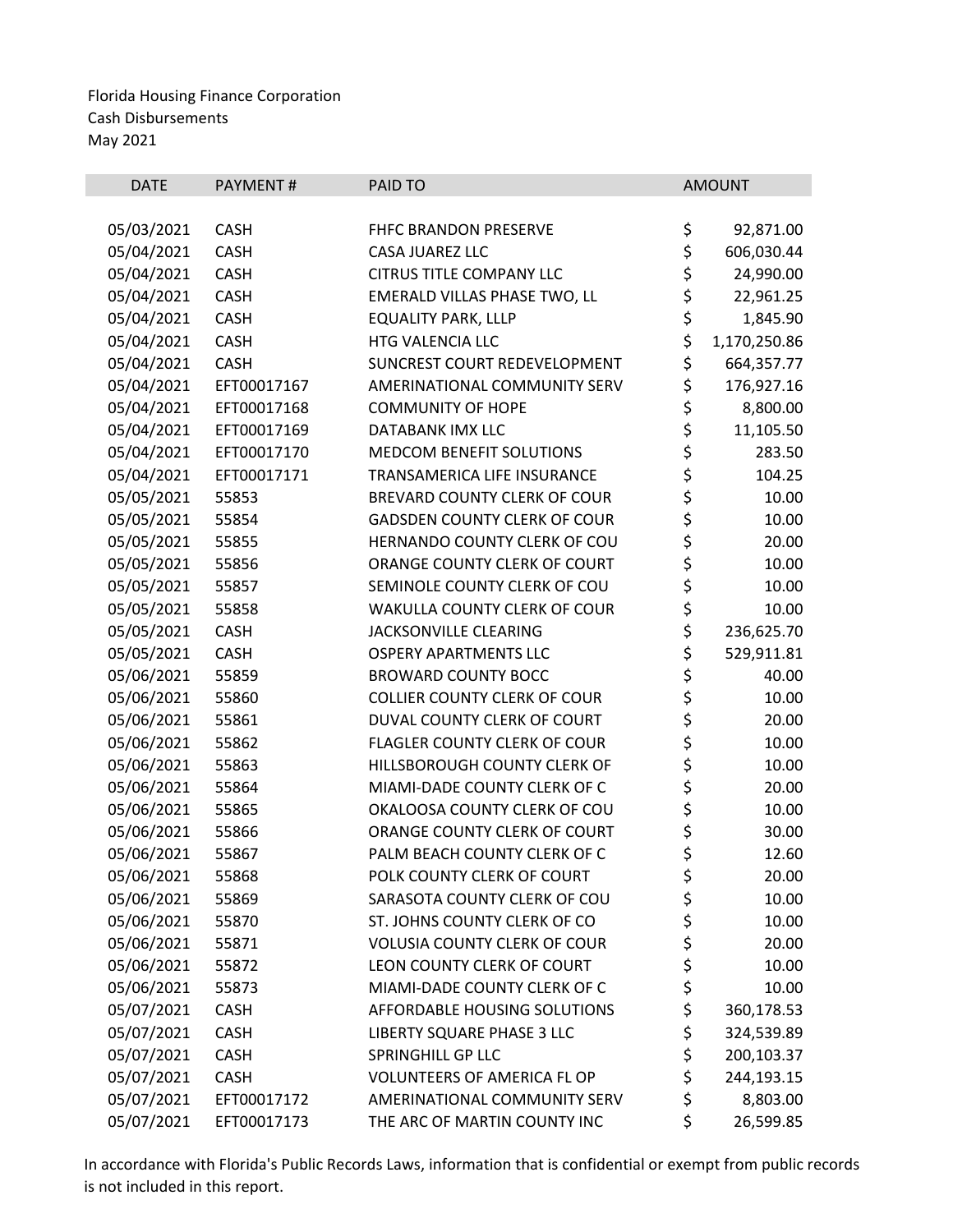| <b>DATE</b> | PAYMENT#    | PAID TO                             |          | <b>AMOUNT</b> |
|-------------|-------------|-------------------------------------|----------|---------------|
|             |             |                                     |          |               |
| 05/07/2021  | EFT00017174 | HAWKINS, DELAFIELD & WOOD, L        | \$       | 1,300.00      |
| 05/07/2021  | EFT00017175 | HERNANDO COUNTY HOUSING AUTH        | \$       | 4,309.80      |
| 05/07/2021  | EFT00017176 | <b>LEADER MORTGAGE MASTER</b>       | \$       | 215,000.00    |
| 05/07/2021  | EFT00017177 | PUNTA GORDA HOUSING AUTHORIT        | \$       | 10,083.70     |
| 05/07/2021  | EFT00017178 | SELTZER MANAGEMENT GROUP, IN        | \$       | 69.00         |
| 05/10/2021  | S0510211    | SIMPLIFILE LC                       | \$       | 259.50        |
| 05/11/2021  | <b>CASH</b> | SUNSET POINTE II ASSOC LTD          | \$       | 1,717,450.67  |
| 05/11/2021  | EFT00017179 | AMERINATIONAL COMMUNITY SERV        | \$       | 1,957.89      |
| 05/11/2021  | EFT00017180 | EAP CONSULTANTS, INC.               | \$       | 372.81        |
| 05/11/2021  | EFT00017181 | <b>JESSICA CHERRY</b>               | \$       | 34.75         |
| 05/11/2021  | S0511211    | SIMPLIFILE LC                       | \$<br>\$ | 38.50         |
| 05/12/2021  | CASH        | US BANK CT WIRE CLRG                |          | 55,252.33     |
| 05/13/2021  | 51121       | AFLAC, INC.                         | \$<br>\$ | 7,811.64      |
| 05/13/2021  | 55874       | ALLEN, NORTON & BLUE, INC.          |          | 512.00        |
| 05/13/2021  | 55875       | <b>AMROCK LLC- FLORIDA</b>          | \$       | 4,909.60      |
| 05/13/2021  | 55876       | <b>BOWSTERN LLC</b>                 | \$       | 20,600.00     |
| 05/13/2021  | 55877       | BREVARD COUNTY CLERK OF COUR        |          | 10.00         |
| 05/13/2021  | 55878       | <b>CITRUS COUNTY CLERK OF COURT</b> | \$\$\$\$ | 10.00         |
| 05/13/2021  | 55879       | DUVAL COUNTY CLERK OF COURT         |          | 50.00         |
| 05/13/2021  | 55880       | HILLSBOROUGH COUNTY CLERK OF        |          | 20.00         |
| 05/13/2021  | 55881       | LEE COUNTY CLERK OF COURT           |          | 10.00         |
| 05/13/2021  | 55882       | LEON COUNTY CLERK OF COURT          | \$\$\$   | 20.00         |
| 05/13/2021  | 55883       | MIAMI-DADE COUNTY CLERK OF C        |          | 30.00         |
| 05/13/2021  | 55884       | OKALOOSA COUNTY CLERK OF COU        | \$<br>\$ | 10.00         |
| 05/13/2021  | 55885       | ST. JOHNS COUNTY CLERK OF CO        |          | 10.00         |
| 05/13/2021  | 55886       | <b>WALTON COUNTY CLERK OF COURT</b> | \$       | 10.00         |
| 05/13/2021  | 55887       | CORPORATE ORGANIZATIONAL INN        | \$       | 1,987.50      |
| 05/13/2021  | 55888       | ELIUD VILLARREAL                    | \$       | 69.06         |
| 05/13/2021  | 55889       | <b>FEDERAL EXPRESS CORP</b>         | \$       | 952.98        |
| 05/13/2021  | 55890       | FLORIDA DEPARTMENT OF STATE         | \$       | 275.10        |
| 05/13/2021  | 55891       | FLORIDA HOUSING COALITION, I        | \$       | 28,681.50     |
| 05/13/2021  | 55892       | JEFFREY B BARRETT MEDIATOR          | \$       | 120.00        |
| 05/13/2021  | 55893       | NABORS, GIBLIN & NICKERSON,         | \$       | 82.50         |
| 05/13/2021  | 55894       | OFFICE DEPOT                        | \$<br>\$ | 197.24        |
| 05/13/2021  | 55895       | THE FLORIDA BAR                     |          | 150.00        |
| 05/13/2021  | 55896       | THOMSON REUTERS-WEST                | \$       | 2,083.11      |
| 05/13/2021  | <b>CASH</b> | ASHLEY SQUARE JACKSONVILLE L        | \$       | 11,667.24     |
| 05/13/2021  | <b>CASH</b> | BRISAS DEL ESTE PHASE TWO LL        | \$       | 119,555.89    |
| 05/13/2021  | EFT00017183 | <b>CASA PARTNERS II LP CRFS</b>     | \$       | 49,999.00     |
| 05/14/2021  | <b>CASH</b> | LIGHTHOUSE TITLE SERVICES LL        | \$       | 295,795.52    |
| 05/14/2021  | EFT00017184 | <b>GLADES COUNTY</b>                | \$       | 350,000.00    |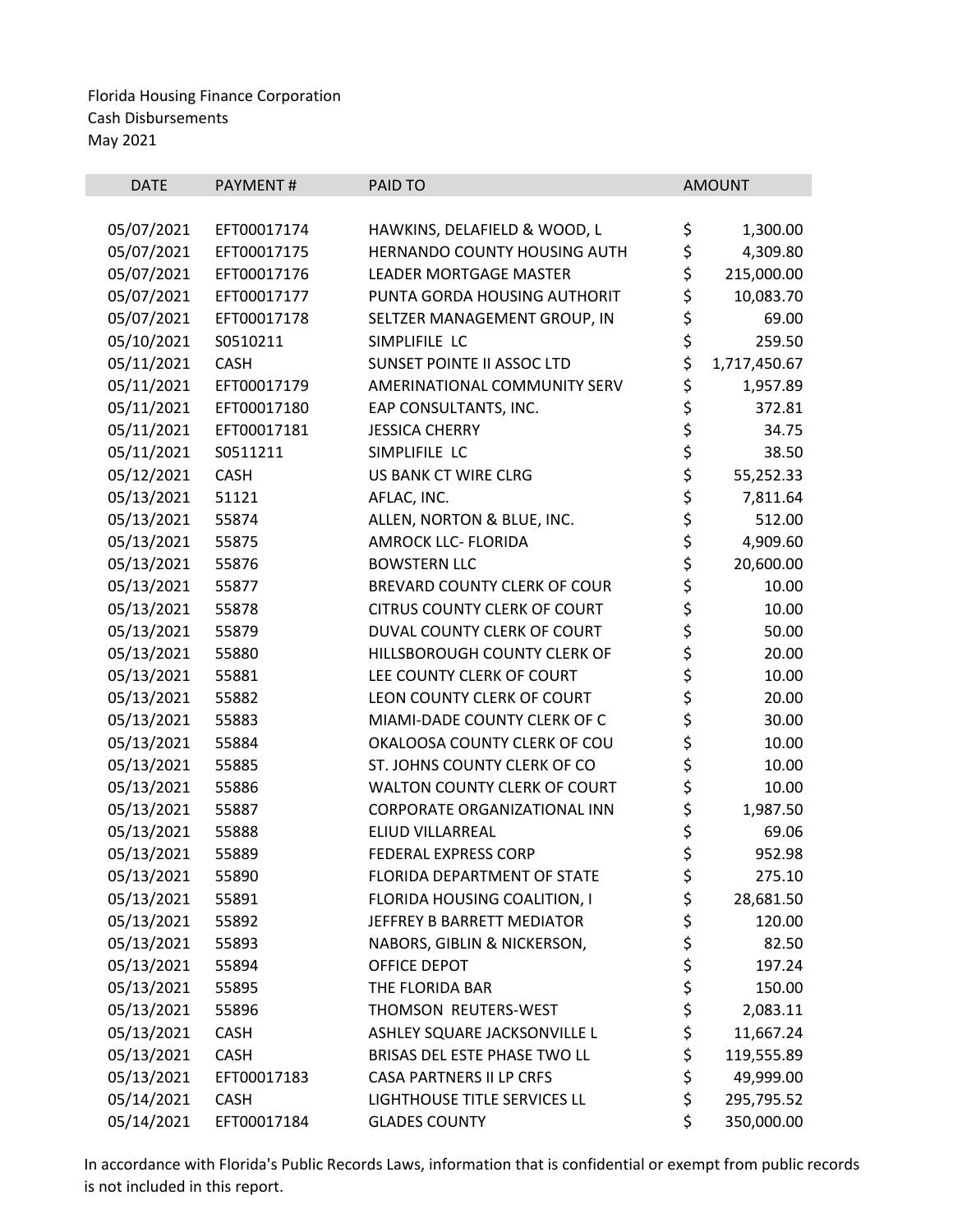| <b>DATE</b> | PAYMENT#    | <b>PAID TO</b>                      |          | <b>AMOUNT</b> |
|-------------|-------------|-------------------------------------|----------|---------------|
|             |             |                                     |          |               |
| 05/14/2021  | EFT00017185 | AMERINATIONAL COMMUNITY SERV        | \$       | 4,835.00      |
| 05/14/2021  | EFT00017186 | CORUS360                            | \$       | 787.50        |
| 05/14/2021  | EFT00017187 | <b>LEADER MORTGAGE MASTER</b>       | \$<br>\$ | 177,700.00    |
| 05/14/2021  | EFT00017188 | <b>CSC TRIBRIDGE HOLDINGS LLC</b>   |          | 243.75        |
| 05/17/2021  | 55897       | SLEEP HEAVENLY PEACE                | \$       | 1,598.70      |
| 05/17/2021  | 55898       | ALACHUA COUNTY CLERK OF COUR        | ややや や    | 50.00         |
| 05/17/2021  | 55899       | BAY COUNTY CLERK OF COURT           |          | 40.00         |
| 05/17/2021  | 55900       | BREVARD COUNTY CLERK OF COUR        |          | 70.00         |
| 05/17/2021  | 55901       | <b>BROWARD COUNTY BOCC</b>          |          | 220.00        |
| 05/17/2021  | 55902       | CHARLOTTE COUNTY CLERK OF CO        |          | 20.00         |
| 05/17/2021  | 55903       | <b>CITRUS COUNTY CLERK OF COURT</b> | ちらさ      | 10.00         |
| 05/17/2021  | 55904       | <b>CLAY COUNTY CLERK OF COURT</b>   |          | 40.00         |
| 05/17/2021  | 55905       | <b>COLLIER COUNTY CLERK OF COUR</b> |          | 20.00         |
| 05/17/2021  | 55906       | DUVAL COUNTY CLERK OF COURT         |          | 210.00        |
| 05/17/2021  | 55907       | ESCAMBIA COUNTY CLERK OF COU        | \$       | 30.00         |
| 05/17/2021  | 55908       | <b>FLAGLER COUNTY CLERK OF COUR</b> |          | 10.00         |
| 05/17/2021  | 55909       | <b>GADSDEN COUNTY CLERK OF COUR</b> | \$\$\$   | 10.00         |
| 05/17/2021  | 55910       | HENDRY COUNTY CLERK OF CIRCU        |          | 10.00         |
| 05/17/2021  | 55911       | HERNANDO COUNTY CLERK OF COU        | \$       | 10.00         |
| 05/17/2021  | 55912       | HILLSBOROUGH COUNTY CLERK OF        | \$       | 200.00        |
| 05/17/2021  | 55913       | LAKE COUNTY CLERK OF COURT          | らら       | 20.00         |
| 05/17/2021  | 55914       | LEE COUNTY CLERK OF COURT           |          | 30.00         |
| 05/17/2021  | 55915       | LEON COUNTY CLERK OF COURT          |          | 40.00         |
| 05/17/2021  | 55916       | MANATEE COUNTY CLERK OF COUR        | \$<br>\$ | 10.00         |
| 05/17/2021  | 55917       | MARION COUNTY CLERK OF COURT        |          | 30.00         |
| 05/17/2021  | 55918       | MIAMI-DADE COUNTY CLERK OF C        | \$       | 320.00        |
| 05/17/2021  | 55919       | MONROE COUNTY CLERK OF COURT        | \$       | 10.00         |
| 05/17/2021  | 55920       | NASSAU COUNTY CLERK OF COURT        | \$       | 30.00         |
| 05/17/2021  | 55921       | ORANGE COUNTY CLERK OF COURT        | \$       | 140.00        |
| 05/17/2021  | 55922       | OSCEOLA COUNTY CLERK OF COUR        | \$       | 30.00         |
| 05/17/2021  | 55923       | PALM BEACH COUNTY CLERK OF C        | \$       | 226.80        |
| 05/17/2021  | 55924       | PASCO COUNTY CLERK OF COURT         | \$       | 10.00         |
| 05/17/2021  | 55925       | PINELLAS COUNTY CLERK OF COU        | \$       | 120.00        |
| 05/17/2021  | 55926       | POLK COUNTY CLERK OF COURT          | \$\$\$\$ | 50.00         |
| 05/17/2021  | 55927       | PUTNAM COUNTY CLERK OF COURT        |          | 20.00         |
| 05/17/2021  | 55928       | SANTA ROSA COUNTY CLERK OF C        |          | 30.00         |
| 05/17/2021  | 55929       | SARASOTA COUNTY CLERK OF COU        |          | 20.00         |
| 05/17/2021  | 55930       | SEMINOLE COUNTY CLERK OF COU        | \$       | 50.00         |
| 05/17/2021  | 55931       | ST. JOHNS COUNTY CLERK OF CO        | \$       | 60.00         |
| 05/17/2021  | 55932       | ST. LUCIE COUNTY CLERK OF CO        | \$       | 20.00         |
| 05/17/2021  | 55933       | SUMTER COUNTY CLERK OF COURT        | \$       | 10.00         |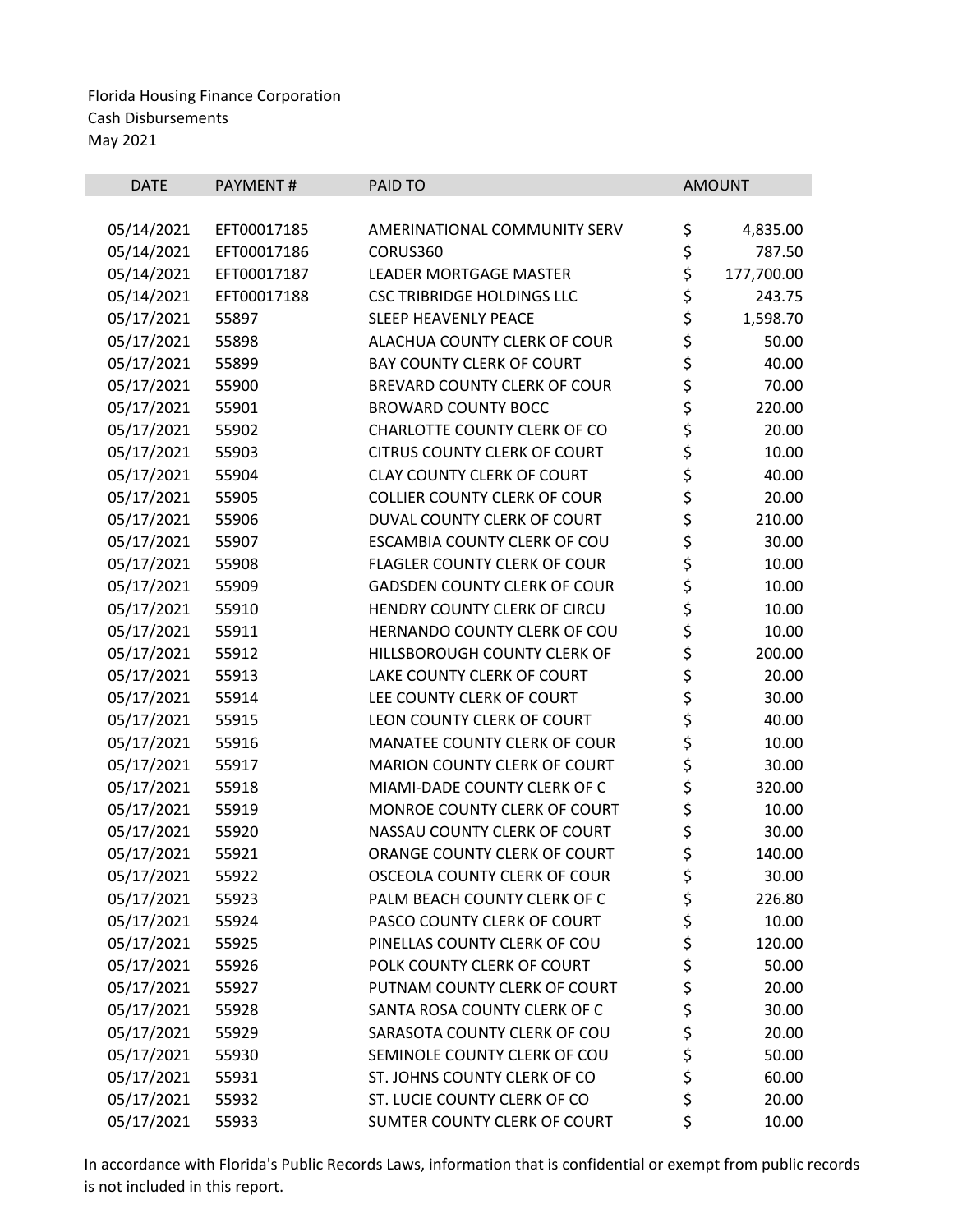| <b>DATE</b> | PAYMENT#    | PAID TO                                 |          | <b>AMOUNT</b> |
|-------------|-------------|-----------------------------------------|----------|---------------|
|             |             |                                         |          |               |
| 05/17/2021  | 55934       | <b>VOLUSIA COUNTY CLERK OF COUR</b>     | \$       | 60.00         |
| 05/17/2021  | <b>CASH</b> | SP LAKE LLC                             | \$       | 654,919.92    |
| 05/18/2021  | <b>CASH</b> | <b>CRYSTAL COVE HOUSING PARTNER</b>     | \$\$\$   | 119,491.07    |
| 05/18/2021  | <b>CASH</b> | <b>EAST LAKE FL 2 LLC</b>               |          | 166,096.88    |
| 05/18/2021  | EFT00017189 | CAPITAL HEALTH PLAN, INC.               |          | 151,364.82    |
| 05/18/2021  | EFT00017190 | MEDCOM BENEFIT SOLUTIONS                | \$<br>\$ | 80.60         |
| 05/18/2021  | EFT00017191 | <b>BANK OF AMERICA</b>                  |          | 38,648.54     |
| 05/18/2021  | S0518211    | SIMPLIFILE LC                           | \$<br>\$ | 235.40        |
| 05/19/2021  | <b>CASH</b> | AUTISM PROJECT OF PALM BEACH            |          | 68,028.51     |
| 05/19/2021  | <b>CASH</b> | <b>FHFC BRANDON PRESERVE</b>            | \$       | 227,590.00    |
| 05/19/2021  | <b>CASH</b> | JACKSONVILLE CLEARING                   | \$<br>\$ | 543,380.12    |
| 05/20/2021  | 55935       | ARTEZIA                                 |          | 114.50        |
| 05/20/2021  | 55936       | <b>BAY COUNTY CLERK OF COURT</b>        |          | 10.00         |
| 05/20/2021  | 55937       | BREVARD COUNTY CLERK OF COUR            | \$\$\$   | 10.00         |
| 05/20/2021  | 55938       | <b>CLAY COUNTY CLERK OF COURT</b>       |          | 10.00         |
| 05/20/2021  | 55939       | DUVAL COUNTY CLERK OF COURT             |          | 30.00         |
| 05/20/2021  | 55940       | HILLSBOROUGH COUNTY CLERK OF            |          | 10.00         |
| 05/20/2021  | 55941       | LEON COUNTY CLERK OF COURT              |          | 40.00         |
| 05/20/2021  | 55942       | PALM BEACH COUNTY CLERK OF C            | やみない     | 12.60         |
| 05/20/2021  | 55943       | FAIRFIELD RESIDENTIAL CO LLC            |          | 7.70          |
| 05/20/2021  | 55944       | <b>FEDERAL EXPRESS CORP</b>             | \$       | 295.59        |
| 05/20/2021  | 55945       | FLETCHER BLACK II LLC                   | \$       | 14,721.00     |
| 05/20/2021  | 55946       | FLORIDA DEPARTMENT OF STATE             | \$       | 174.72        |
| 05/20/2021  | 55947       | RON LIEBERMAN - CHECK                   | \$<br>\$ | 445.60        |
| 05/20/2021  | 55948       | <b>TOSHIBA FINANCIAL SERVICES</b>       |          | 381.31        |
| 05/20/2021  | <b>CASH</b> | <b>NELSON MULLINS RILEY &amp; SCARB</b> | \$       | 343,977.57    |
| 05/21/2021  | EFT00017192 | AMERINATIONAL COMMUNITY SERV            | \$       | 92,800.00     |
| 05/21/2021  | EFT00017193 | <b>BILL GULLIFORD JR.</b>               | \$       | 330.04        |
| 05/21/2021  | EFT00017197 | FIRST HOUSING DEVELOPMENT CO            | \$       | 179,952.00    |
| 05/21/2021  | EFT00017198 | HABITAT FOR HUMANITY MARION             | \$       | 25,000.00     |
| 05/21/2021  | EFT00017199 | <b>HOLLY RASCHEIN</b>                   | \$<br>\$ | 511.23        |
| 05/21/2021  | EFT00017200 | <b>EXEMPT</b>                           |          | 350.00        |
| 05/21/2021  | EFT00017201 | <b>LEADER MORTGAGE MASTER</b>           | \$       | 253,680.00    |
| 05/21/2021  | EFT00017202 | MILTON HOUSING AUTHORITY                | \$       | 5,332.80      |
| 05/21/2021  | EFT00017203 | PINE ISLAND CAPE LLC                    | \$       | 220,794.41    |
| 05/21/2021  | EFT00017204 | <b>RYAN BENSON</b>                      | \$<br>\$ | 624.93        |
| 05/21/2021  | EFT00017205 | SELTZER MANAGEMENT GROUP, IN            |          | 317,243.04    |
| 05/24/2021  | <b>CASH</b> | <b>GANNET POINTE LTD</b>                | \$       | 128,376.09    |
| 05/24/2021  | <b>CASH</b> | <b>GANNET POINTE LTD</b>                | \$       | 528,016.33    |
| 05/24/2021  | CASH        | <b>HILLTOP POINT LP</b>                 | \$       | 149,369.06    |
| 05/24/2021  | CASH        | SPRINGFIELD CORSSINGS LLC               | \$       | 383,085.37    |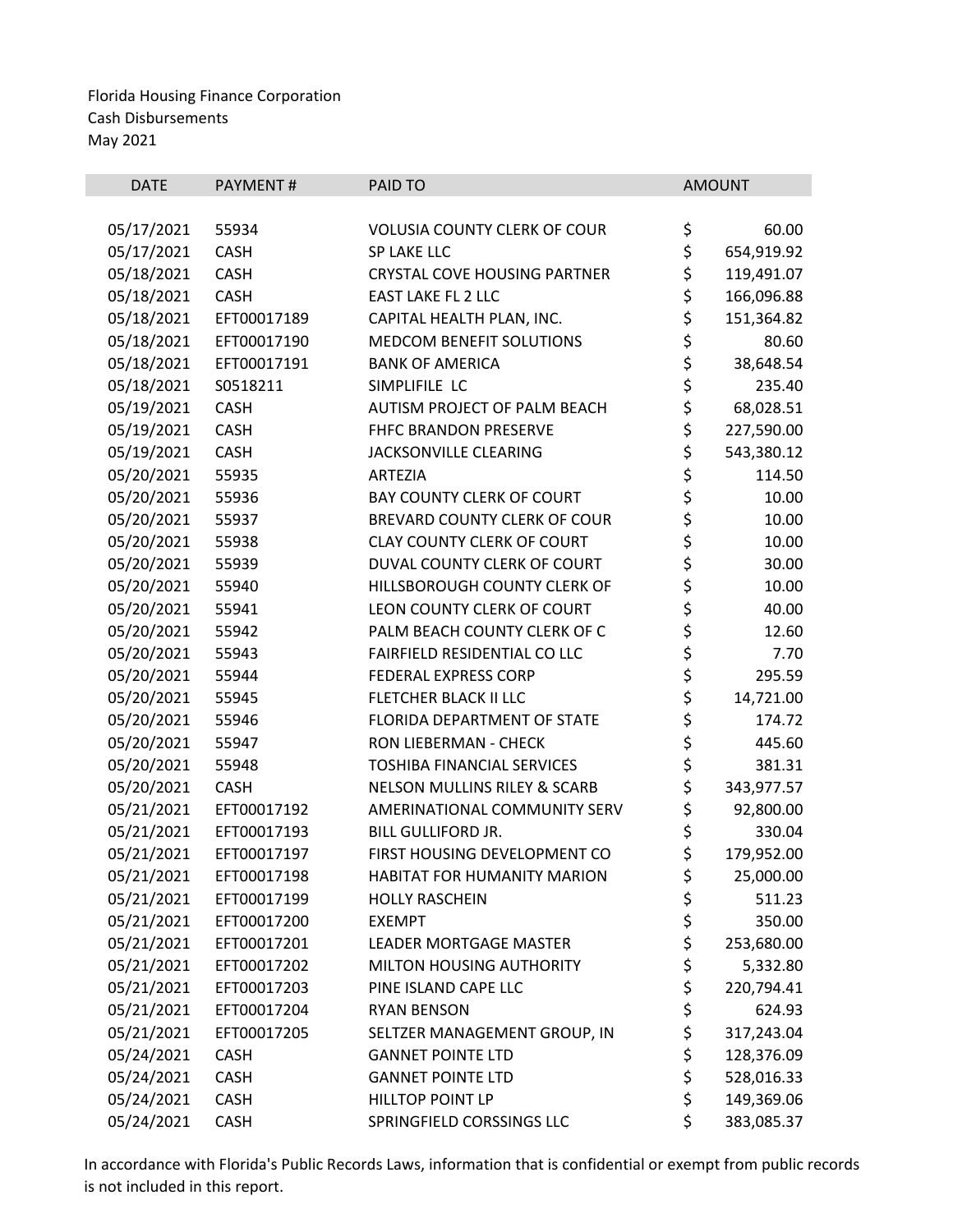| <b>DATE</b> | PAYMENT#    | PAID TO                           | <b>AMOUNT</b>    |
|-------------|-------------|-----------------------------------|------------------|
| 05/24/2021  | <b>CASH</b> | US BANK CT WIRE CLRG              | \$<br>799,990.00 |
| 05/25/2021  | 55949       | ALACHUA COUNTY CLERK OF COUR      | \$<br>20.00      |
| 05/25/2021  | 55950       | <b>BROWARD COUNTY BOCC</b>        | \$<br>20.00      |
| 05/25/2021  | 55951       | <b>CLAY COUNTY CLERK OF COURT</b> | \$<br>10.00      |
| 05/25/2021  | 55952       | DUVAL COUNTY CLERK OF COURT       | \$<br>10.00      |
| 05/25/2021  | 55953       | ESCAMBIA COUNTY CLERK OF COU      | \$<br>10.00      |
| 05/25/2021  | 55954       | HILLSBOROUGH COUNTY CLERK OF      | \$<br>10.00      |
| 05/25/2021  | 55955       | LEON COUNTY CLERK OF COURT        | \$<br>10.00      |
| 05/25/2021  | 55956       | MONROE COUNTY CLERK OF COURT      | \$<br>10.00      |
| 05/25/2021  | 55957       | NASSAU COUNTY CLERK OF COURT      | \$<br>10.00      |
| 05/25/2021  | 55958       | PALM BEACH COUNTY CLERK OF C      | \$<br>12.60      |
| 05/25/2021  | <b>CASH</b> | CASA JUAREZ LLC                   | \$<br>366,465.72 |
| 05/25/2021  | <b>CASH</b> | <b>CITRUS TITLE COMPANY LLC</b>   | \$<br>24,990.00  |
| 05/25/2021  | <b>CASH</b> | PINELLAS AFFORDABLE LIVING I      | \$<br>435,096.79 |
| 05/25/2021  | <b>CASH</b> | <b>WELFORD PLACE LLC</b>          | \$<br>49,300.00  |
| 05/26/2021  | <b>CASH</b> | <b>BRISAS DEL RIO APTS LLC</b>    | \$<br>47,099.73  |
| 05/26/2021  | <b>CASH</b> | <b>QUARRY BIG COPPITT III LTD</b> | \$<br>219,475.11 |
| 05/27/2021  | 55959       | ARBOUR VALLEY DEVELOPMENT LL      | \$<br>5,000.00   |
| 05/27/2021  | 55960       | <b>FEDERAL EXPRESS CORP</b>       | \$<br>285.05     |
| 05/27/2021  | 55961       | OFFICE DEPOT                      | \$<br>56.08      |
| 05/27/2021  | 55962       | RETAIL FIRST INSURANCE COMPA      | \$<br>590.71     |
| 05/27/2021  | 55963       | <b>TARGET PRINT &amp; MAIL</b>    | \$<br>491.40     |
| 05/27/2021  | 55964       | THE FLORIDA BAR                   | \$<br>310.00     |
| 05/27/2021  | <b>CASH</b> | <b>BLUE CASL II LLC</b>           | \$<br>145,850.50 |
| 05/27/2021  | <b>CASH</b> | <b>BLUE GRIFFIN LLC</b>           | \$<br>137,241.76 |
| 05/27/2021  | EFT00017208 | <b>LEADER MORTGAGE MASTER</b>     | \$<br>6,000.00   |
| 05/27/2021  | EFT00017209 | PCHFC HOMELESS STUDENT TBRA       | \$<br>7,311.72   |
| 05/28/2021  | <b>CASH</b> | <b>ABILITY HOUSING INC</b>        | \$<br>749,450.41 |
| 05/28/2021  | <b>CASH</b> | AFFORDABLE HOUSING SOLUTIONS      | \$<br>445,639.52 |
| 05/28/2021  | <b>CASH</b> | JACKSONVILLE CLEARING             | \$<br>250,004.85 |
| 05/28/2021  | <b>CASH</b> | JACKSONVILLE CLEARING             | \$<br>491,899.54 |
| 05/28/2021  | <b>CASH</b> | TOWNS OF OKEECHOBEE LLC PH 2      | \$<br>519,983.09 |
| 05/28/2021  | EFT00017210 | ALACHUA COUNTY HOUSING AUTHO      | \$<br>24,077.90  |
| 05/28/2021  | EFT00017211 | AMERINATIONAL COMMUNITY SERV      | \$<br>2,175.00   |
| 05/28/2021  | EFT00017212 | <b>ERNST &amp; YOUNG</b>          | \$<br>110,000.00 |
| 05/28/2021  | EFT00017213 | FIRST HOUSING DEVELOPMENT CO      | \$<br>175,959.63 |
| 05/28/2021  | EFT00017214 | LEADER MORTGAGE MASTER            | \$<br>322,500.00 |
| 05/28/2021  | EFT00017215 | SELTZER MANAGEMENT GROUP, IN      | \$<br>386,807.96 |
| 05/28/2021  | EFT00017216 | STEPHANIE SUTTON                  | \$<br>62.32      |
| 05/28/2021  | EFT00017217 | <b>TAYLORE MAXEY</b>              | \$<br>19.00      |
| 05/28/2021  | EFT00017218 | TP THIRTEEN LLC                   | \$<br>64,155.00  |